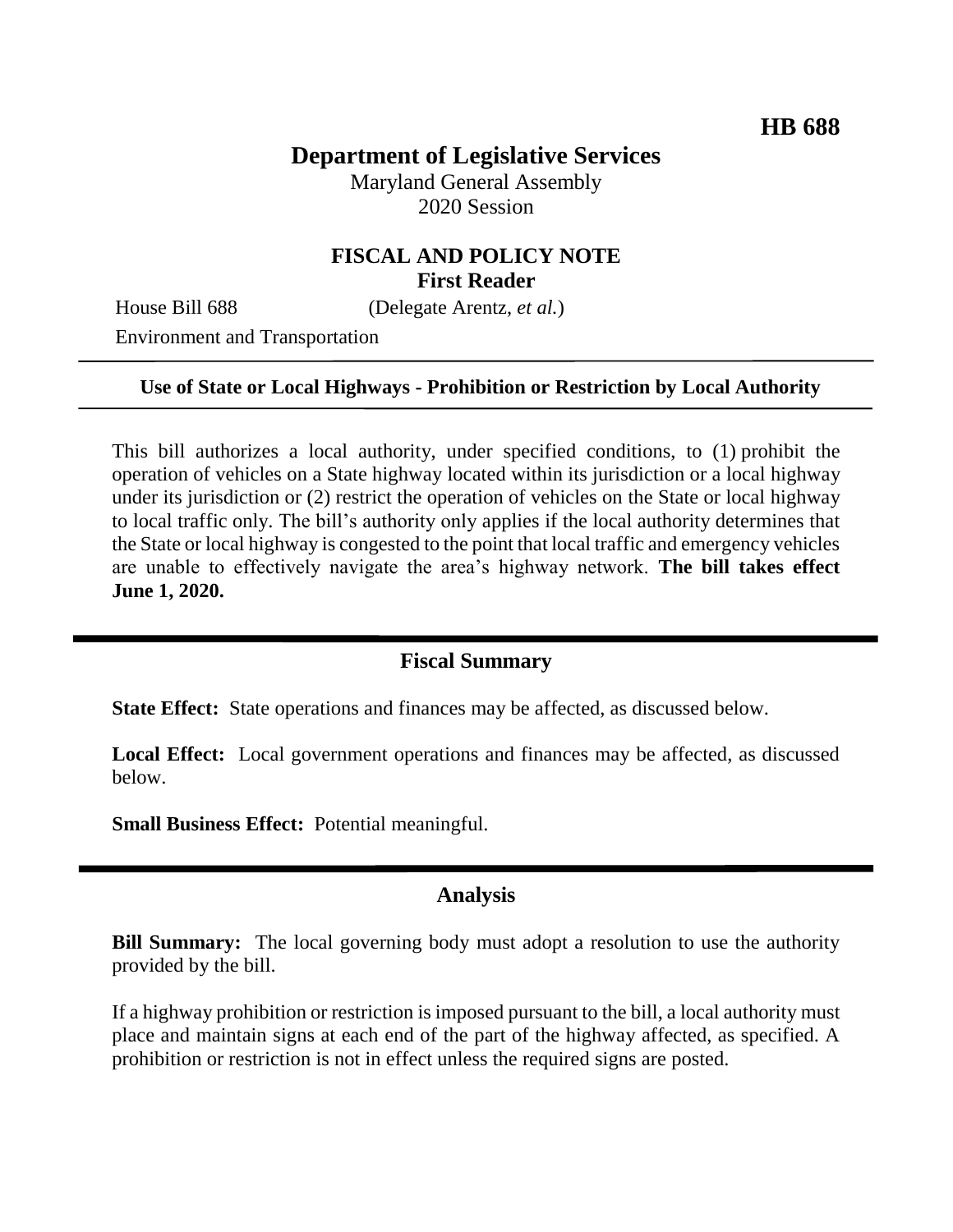In imposing a prohibition or restriction, a local authority may use signs, highway barriers, law enforcement presence or checkpoints, or any other devices or strategies determined to be safe and effective.

**Current Law/Background:** The State Highway Administration (SHA) is responsible for more than 5,200 miles or approximately 16,800 lane miles of road, 2,500 bridges, 3,500 small stream crossing structures, and 80 miles of sound/noise barriers in the State. It also has responsibility for planning, designing, constructing, and maintaining these roads and bridges to safety and performance standards while considering sociological, ecological, and economic concerns.

Unless permitted to do so by SHA, a person (including a local government) may not (1) make an opening in any State highway; (2) place any structure on any State highway; (3) change or renew any structure placed on any State highway; (4) dig up any State highway for any purpose, including the placement of pipes, sewers, poles, wires, or rails; (5) plant or remove any tree on any State highway; or (6) place any obstruction or improvement on any State highway.

**State/Local Fiscal Effect:** Any impact on State or local finances and operations depends on if, when, and where highway closures and restrictions take place under the bill, which cannot be predicted. Even so, the closure or restriction of a State highway by a local government could cause significant disruptions to State highway operations. For example, under the bill, a local government could create a local-only portion of a State road, causing additional traffic, and associated wear and tear, on other State or local roadways.

To the extent local governments choose to use the authority provided by the bill, costs increase to place and maintain the required signs.

**Small Business Effect:** The alteration of traffic patterns under the bill could positively or negatively affect small businesses in the State. For example, if traffic is redirected because a road is closed under the bill, a small business located near the road closure may experience decreased business, while a small business located along any detour may experience increased business.

## **Additional Information**

**Prior Introductions:** None.

**Designated Cross File:** None.